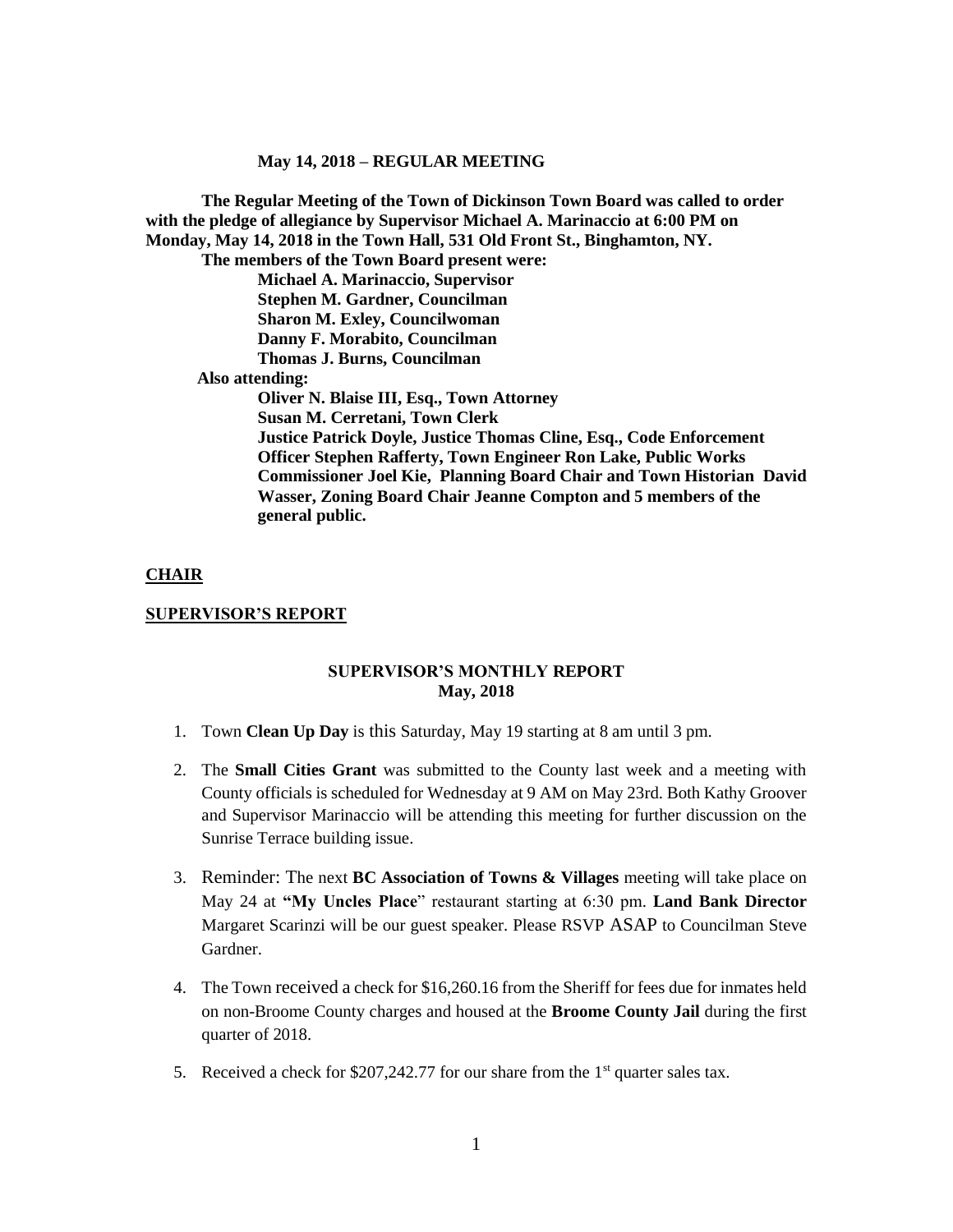## **SUPERVISOR'S REPORT CONTINUED:**

- 6. Supervisor Marinaccio received a copy of a letter sent to Joel Kie from Mayor Burke thanking Joel for all the assistance Joel has provided to Port Dickinson.
- 7. Supervisor Marinaccio received a letter from the **NYS Department of Environmental Conservation** indicating that our town was given a "Satisfactory" rating after an inspection was conducted of the Town's **Storm Water Management program**.
- 8. Supervisor Marinaccio received an email from **Taylor Garbage** asking residents to not place items in recycling that are not on the recycle list. Items such as pocket books, VCR tapes, wicker baskets, pool covers, garden hoses, bricks, chunks of concrete, unopened can goods, mirrors, dirty diapers, drinking glasses, bubble wrap and many more items were listed.
- 9. The **64th Annual Dinner Dance and Staff Achievement Recognition for ACHIEVE** will take place on June 1, 2018 at **The McKinley** in Endicott starting at 5 pm.
- 10. Reminder: The **Binghamton School District School Board and Budget Vote** will take place at **Cornell Cooperative Extension**, lower level auditorium of the main building on May 15 - open 11 am to 8 pm.

### **Code Violations Report**:

- 1. 26 Pulaski, tub, leaking and causing ceiling to fall down.
- 2. 217 Bevier St., several vehicles on property not licensed and openly stored.
- 3. 39 Pulaski, various debris in driveway and around garage
- 4. 47 Pulaski, various trees and debris in back yard, over grown vegetation.

### **Dog Control Report**

Report too late to post

### **NYSEG Warning Letter:**

No warning letters issued to property owners by NYSEG this month

### **PUBLIC COMMENTS**

Supervisor Marinaccio opened the meeting to public comments.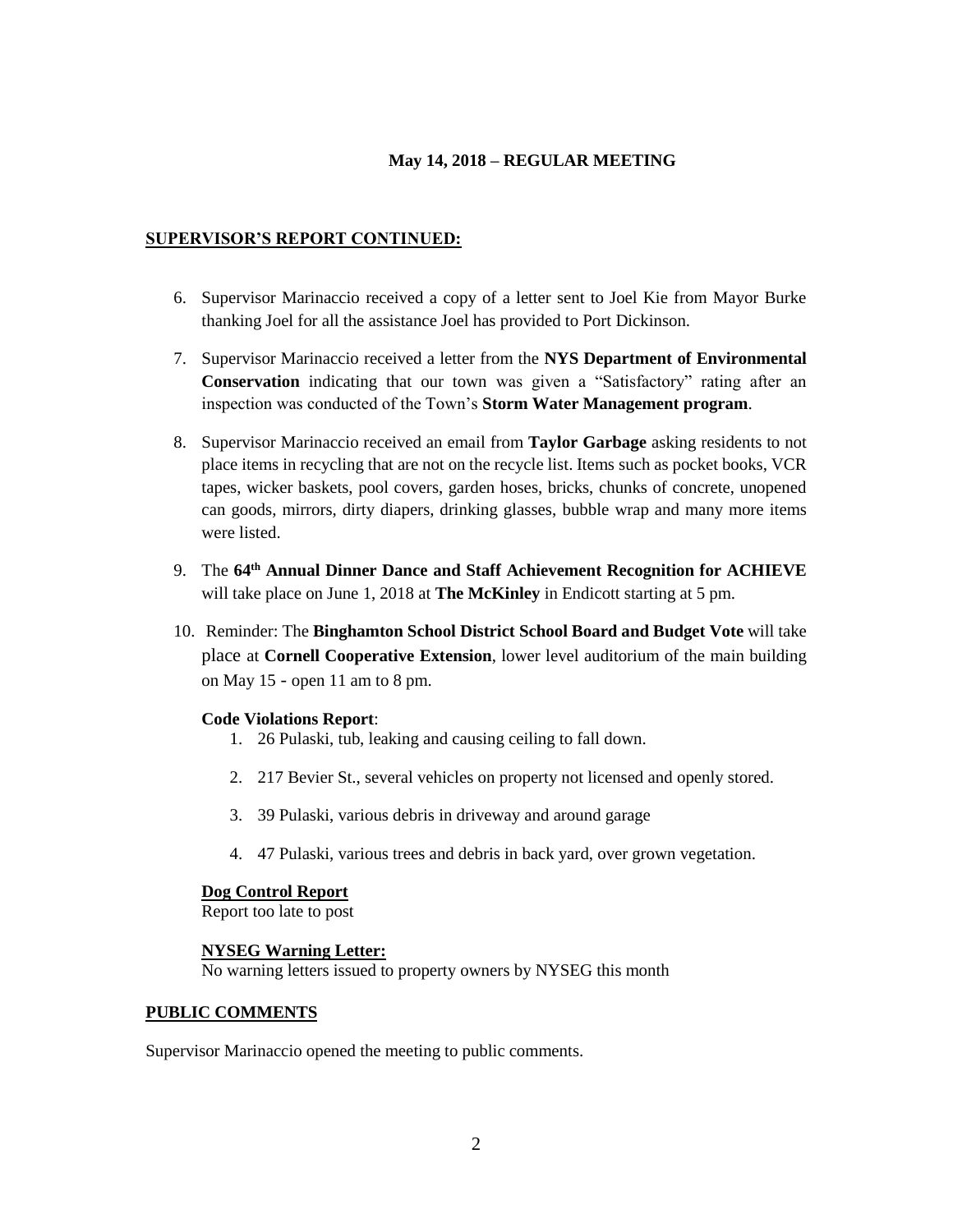A Jameson Road resident took the floor asking the board to change the Town's noise ordinance from 7am to 8am as he is being woken up and disturbed by a lawn care service that mows neighborhood lawns every Monday with a start time of 7 am. The resident stated that this affects his quality of life as he suffers from sleep apnea and insomnia. The resident's wife added that the sound has a Doppler effect that channels down the street and has a reverse echo effect; a droning that has become a quality of life issue in their household. Supervisor Marinaccio responded that the noise ordinance has been in place since 2007. He stated that the Board will have further discussion on this issue and it take the residents' concerns into consideration.

An Orchard Road resident played an audio recording of dogs barking at the Brome County Front Street Dog Shelter. And Camp Barkalot. The resident claimed that she hears dogs barking for one hour or more, two times a day. She stated this has been going on for years - ever since the outdoor play yard and runs were added. She stated that she was told by the County that a sound barrier would be installed and they have since done nothing. Supervisor Marinaccio stated that he left a message last year with Broome County Director of Security Jim Dadamio, who also oversees the Dog Shelter, asking for a noise barrier. Supervisor Marinaccio encouraged the resident to contact Kelly Conlon, Director of the Broome County Dog Shelter.

## **COMMITTEE REPORTS**

#### **PERSONNEL**

Councilwoman Exley welcomed Judge Doyle and Judge Cline who were in attendance to request the Board's approval to hire a part time court clerk to replace the current part time clerk who is moving out of the area. The clerk replacement would be hired at 15 hours per week at \$15.00 per hour; no benefits or holiday pay. The new hire, Cathy Bobourka, comes to us from the Town of Chenango where she worked as a full time court clerk with 18 years of experience. Judge Cline is confident that she will be very capable in handling the duties of the job duties.

### **RESOLUTION 2018-14**

The following Resolution was offered by Councilwoman Exley, who moved its adoption, seconded by Councilman Burns to wit:

BE IT RESOLVED, by the Town Board of the Town of Dickinson, Broome County, New York as follows:

## **RESOLUTION: APPROVING THE HIRING OF A NEW PART TIME COURT CLERK.**

The question of adoption of the foregoing Resolution was duly put to a vote on roll call which resulted as follows: All in favor. Vote Ayes  $-5$ , Nays  $-0$ , Absent-0.

> Supervisor Marinaccio voting Aye Councilman Gardner voting Aye Councilwoman Exley voting Aye Councilman Morabito voting Aye Councilman Burns Aye

All in favor.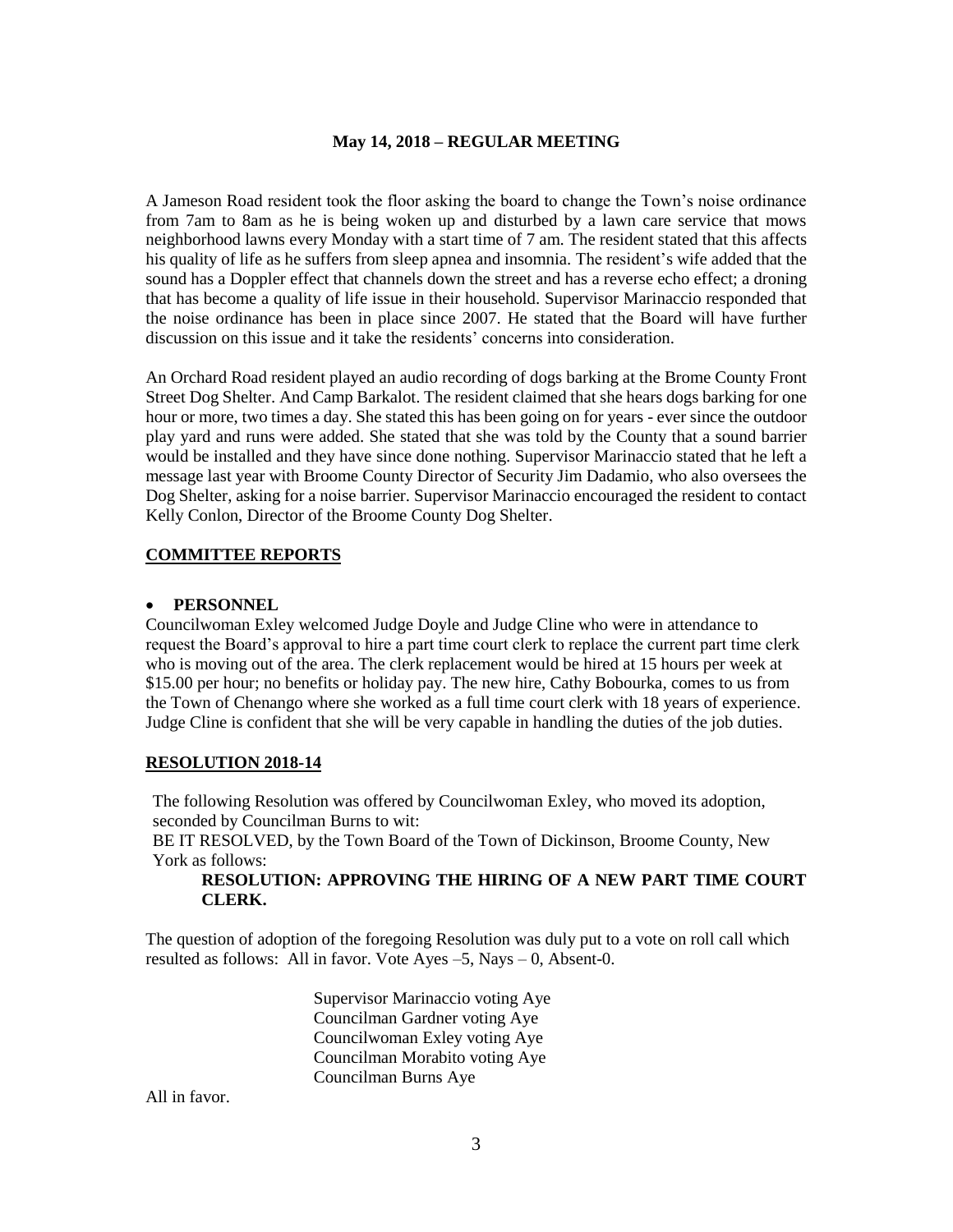## **PUBLIC WORKS**

- o Councilman Gardner reported that 2 trucks were sold at auction with a net of \$17,301. The Public Works Department will be submitting a proposal for another piece of equipment.
- o Yard waste pickup starting at 7 am.

## **FINANCE**

## o **SUPERVISOR MONTHLY REPORT**

Councilman Morabito made a motion to accept the **March** monthly report seconded by Councilman Gardner. All in favor.

### o **TOWN CLERK MONTHLY FINANCIAL REPORT**

Councilman Morabito made a motion to accept the **April Monthly Financial Report** for the **Town Clerk in the amount of \$2,229.14.** On a motion by Councilman Morabito seconded by Councilman Burns. All in favor.

**Town Clerk's Report April 2018 in the amount of \$2,229.14 NYSDOH \$0.00 NYS Ag & Markets spay/Neuter program \$44.00 Supervisor Town of Dickinson \$2,229.14**

### o **TOWN COURT MONTHLY FINANCIAL REPORT**

Councilman Morabito made a motion to accept the Financial Report for the **Town of Dickinson Court** for the month of **March** in the amount of **\$50,864**. Distribution:

> State: \$40,758.00 County: \$1,256.00 Town: \$8,282.00 Other: \$ 568.00

On motion of Councilman Morabito and seconded by Councilman Gardner. All in favor.

### **ABSTRACTS FOR APPROVAL**

On Motion from Councilman Morabito, seconded by Councilman Burns to approve **abstract # 5**, dated **May 14, 2018** in the amount of **\$401,463.70.** Vote Ayes- 5, Nays-0, Absent-0.

Supervisor Marinaccio voting Aye Councilman Gardner voting Aye Councilwoman Exley voting Aye Councilman Morabito voting Aye Councilman Burns Aye Unanimously passed and noted as duly adopted.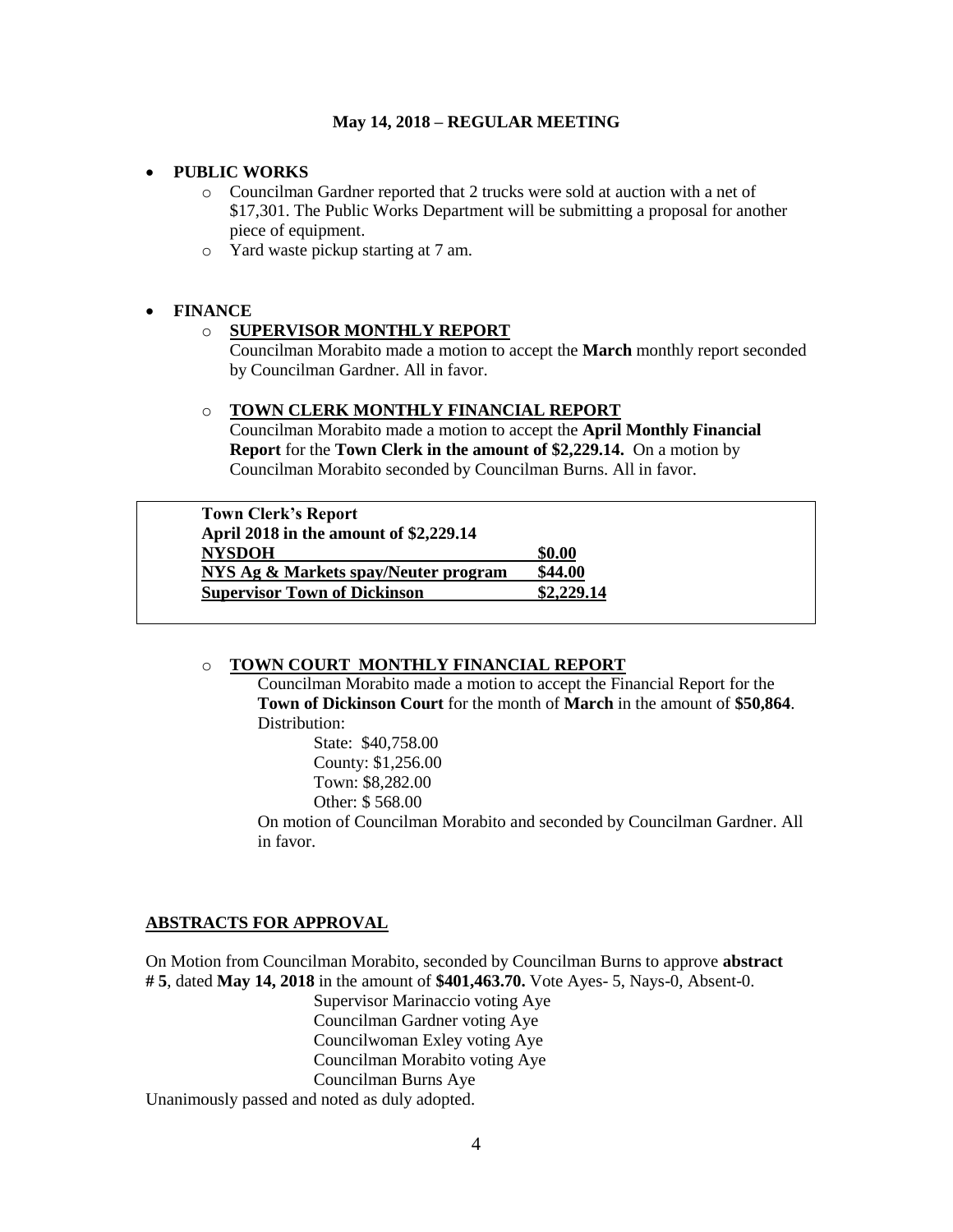**Abstract Summary of Audited Vouchers for Funds respectively in the amount(s) of \$401,463.70.** 

**Voucher #5 for May 2018 year in the amount of \$401,463.70:** 

| <b>General Fund</b>          | \$66,573.96  |
|------------------------------|--------------|
| <b>Part Town</b>             | \$399.06     |
| <b>Highway</b>               | \$41,563.49  |
| <b>Fire districts</b>        | \$0.00       |
| <b>Light Districts</b>       | \$1,094.02   |
| <b>Sewer Operating Dist.</b> | \$184,210.18 |
| <b>Water Operating Dist.</b> | \$107,622.99 |

### **PLANNING**

o Planning Chair Dave Wasser reported that there will be no Planning Board meeting in May due to no agenda items.

### **APPROVAL OF MINUTES**

On a motion by Councilwoman Exley seconded by Councilman Gardner to approve the **Work Session April 2, 2018 and Regular Meeting Minutes of April 9, 2018**. All in favor. Vote-5 Ayes, Nays-0, Absent-0.

### **CHAIR**

## **2018 NEWSLETTER**

Supervisor Marinaccio stated he has received positive feedback on the newsletter.

## **COLOR RUN**

Supervisor Marinaccio commented that the Color Run was a success but the attendance was down this year because of the weather.

#### **STA GRANT**

Supervisor Marinaccio will be meeting next week regarding a Small Cities Grant for the Sunrise Terrace Association.

## **AOTV**

Supervisor Marinaccio stated that the next Association of Towns and Villages meeting will be held on June 21<sup>st</sup>. The guest speaker will be Mr. Jerry Geist, Executive Director of the Association of Villages and Towns.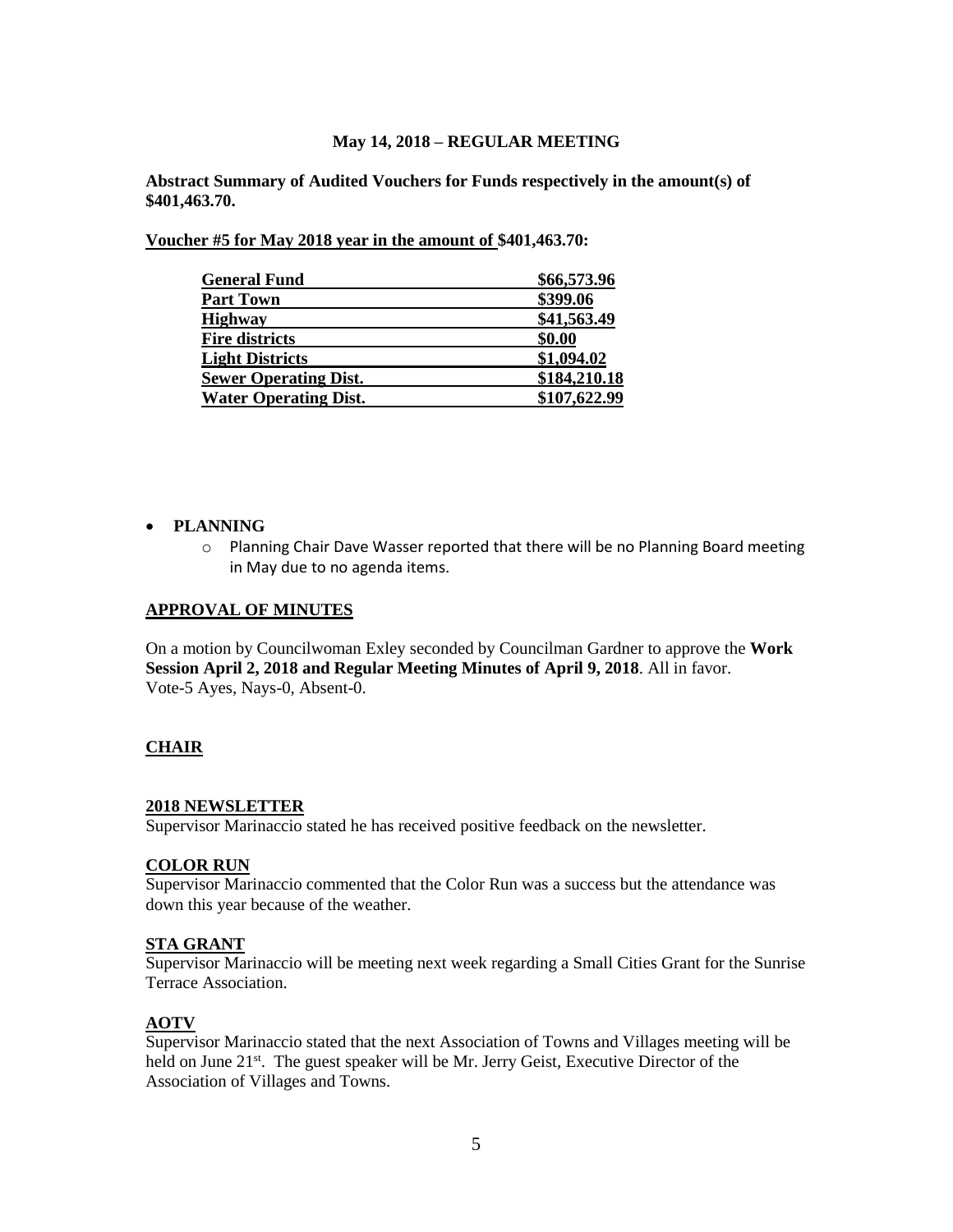### **ATTORNEY**

#### **RESOLUTION 2018-15**

The following Resolution was offered by Councilman Morabito, who moved its adoption, seconded by Councilwoman Exley to wit:

BE IT RESOLVED, by the Town Board of the Town of Dickinson, Broome County, New York as follows:

## **RESOLUTION: APPROVING STANDARD WORKDAY AND REPORTING RESOLUTION FOR TOWN EMPLOYEES AND OFFICIALS TO NEW YORK STATE RETIREMENT SYSTEM.**

The question of adoption of the foregoing Resolution was duly put to a vote on roll call which resulted as follows: All in favor. Vote Ayes –5, Nays – 0, Absent-0.

> Supervisor Marinaccio voting Aye Councilman Gardner voting Aye Councilwoman Exley voting Aye Councilman Morabito voting Aye Councilman Burns Aye

All in favor.

### **RESOLUTION 2018-16**

The following Resolution was offered by Councilman Burns, who moved its adoption, seconded by Councilman Gardner to wit:

BE IT RESOLVED, by the Town Board of the Town of Dickinson, Broome County, New York as follows:

## **RESOLUTION: RE-ADOPTION OF THE NYSEG ENERGY EFFICIENCY PROPOSAL RETROACTIVE TO APRIL 9, 2018**

The question of adoption of the foregoing Resolution was duly put to a vote on roll call which resulted as follows: All in favor. Vote Ayes 5, Nays – 0, Absent-0.

> Supervisor Marinaccio voting Aye Councilman Gardner voting Aye Councilwoman Exley voting Aye Councilman Morabito voting Aye Councilman Burns Aye

All in favor.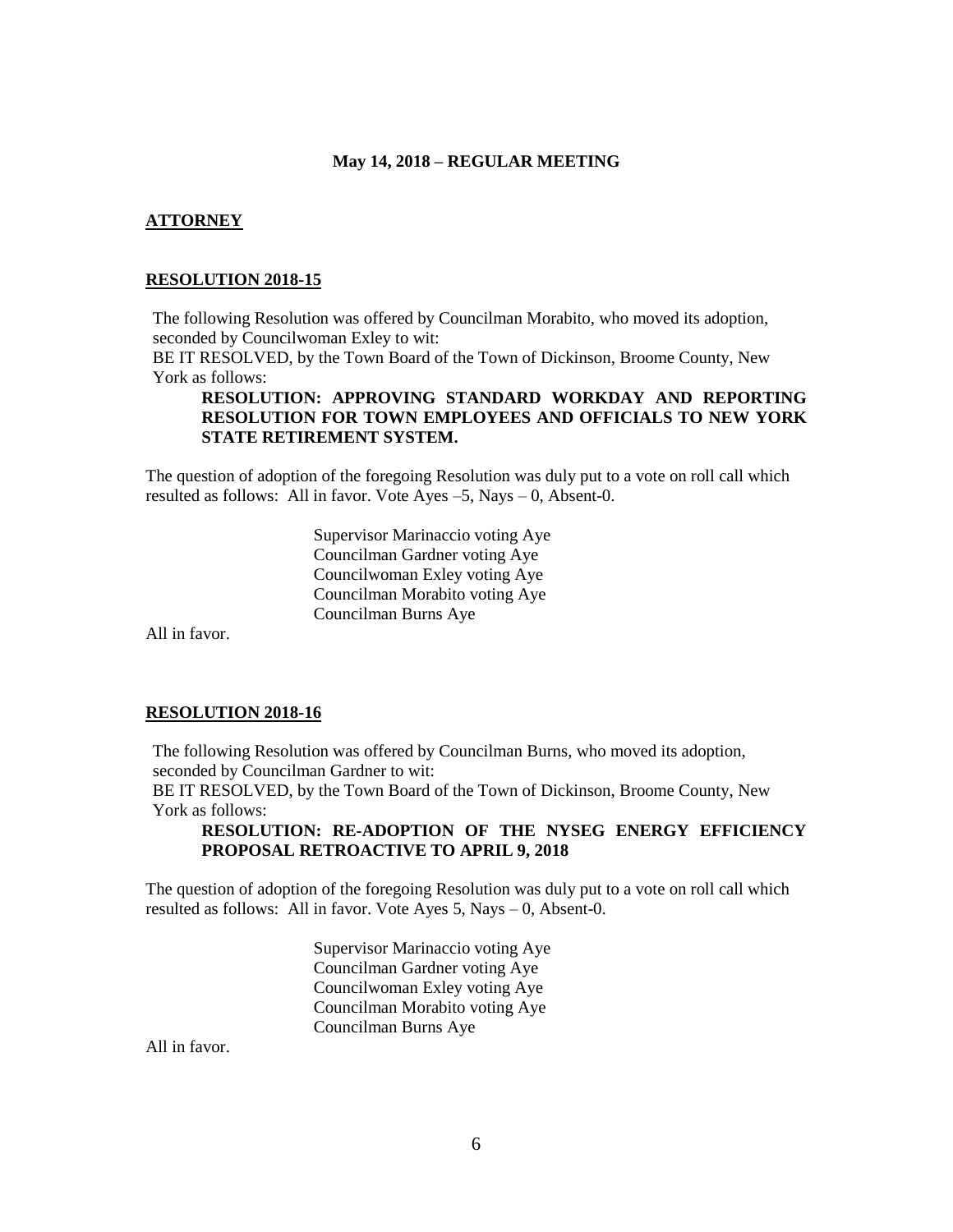### **RESOLUTION 2018-17**

The following Resolution was offered by Councilman Gardner, who moved its adoption, seconded by Councilwoman Exley to wit:

BE IT RESOLVED, by the Town Board of the Town of Dickinson, Broome County, New York as follows:

## **RESOLUTION: SCHEDULING A PUBLIC HEARING FOR THE JUNE 4, 2018 WORK SESSION REGARDING DOG LICENSING FEES.**

The board decided to increase the dog licensing late fees from \$5.00 to \$10.00. The question of adoption of the foregoing Resolution was duly put to a vote on roll call which resulted as follows: All in favor. Vote Ayes  $-5$ , Nays  $-0$ , Absent-0.

> Supervisor Marinaccio voting Aye Councilman Gardner voting Aye Councilwoman Exley voting Aye Councilman Morabito voting Aye Councilman Burns Aye

All in favor.

#### **RESOLUTION 2018-18**

The following Resolution was offered by Councilman Moribito, who moved its adoption, seconded by Councilman Burns to wit:

BE IT RESOLVED, by the Town Board of the Town of Dickinson, Broome County, New York as follows:

## **RESOLUTION: CONCERNING THE APPOINTMENT OF COUGHLIN & GERHART, LLP TO HANDLE POTENTIAL LITIGATION OUTSIDE THE LEGAL RETAINER WITH THE TOWN.**

The question of adoption of the foregoing Resolution was duly put to a vote on roll call which resulted as follows: All in favor. Vote Ayes –5, Nays – 0, Absent-0.

> Supervisor Marinaccio voting Aye Councilman Gardner voting Aye Councilwoman Exley voting Aye Councilman Morabito voting Aye Councilman Burns Aye

All in favor.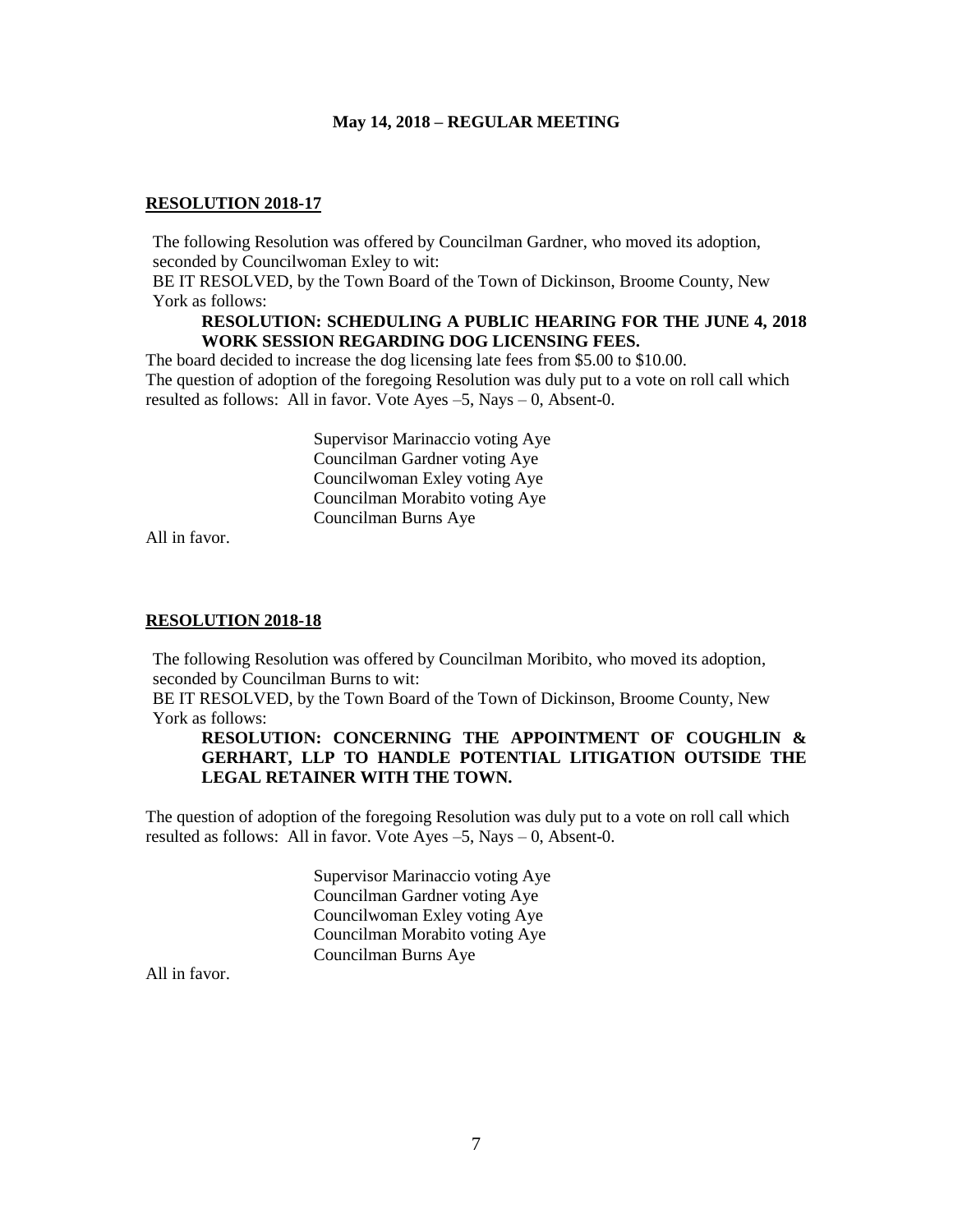## **RESOLUTION 2018-19**

The following Resolution was offered by Councilwoman Exley, who moved its adoption, seconded by Councilman Morabito to wit:

BE IT RESOLVED, by the Town Board of the Town of Dickinson, Broome County, New York as follows:

## **RESOLUTION: AUTHORIZE SUPERVISOR TO SIGN CONTRACT WITH LAKE ENGINEERING FOR MS4 SERVICES.**

The question of adoption of the foregoing Resolution was duly put to a vote on roll call which resulted as follows: All in favor. Vote Ayes  $-5$ , Nays  $-0$ , Absent-0.

> Supervisor Marinaccio voting Aye Councilman Gardner voting Aye Councilwoman Exley voting Aye Councilman Morabito voting Aye Councilman Burns Aye

All in favor.

## **DELINQUENT WATER/SEWER ACCOUNTS**

Administrative Assistant Wike updated Attorney Blaise and the Board members regarding the ongoing delinquent water & sewer bills issue. Ms. Wike performed an analysis which indicates 160 residents' accounts were on the year end re-levy list last year. 86 of those accounts were repeat offenders for the last 3 years. Of the delinquent accounts, 75-85% do not make a payment all year long. Last year we had over \$100,000 of unpaid balances at the end of the year for water and sewer. The town has to wait until February to be made whole which causes a cash flow problem.

Ms. Wike stated that two other local towns apply a \$100 penalty before the unpaid bills go to taxes. Ms. Wike stated that two other towns tack on a 10% penalty on the unpaid balance.

Ms. Wike would like to deter residents from letting their bills go to taxes. Currently, Town of Dickinson residents pay a 10% penalty per quarter which goes to the Water and Sewer Department. If a \$100 penalty were applied to the final bill in November, that money would go into the General Fund. There was a discussion on whether to apply penalties cumulatively on the unpaid balances over the course of the 4 quarter billing cycle.

Attorney Blaise made the point that because of the new Federal tax law change, the impetus/reason (tax deduction) to let the water and sewer bills go to taxes will now be gone – we will see what impact that will have a year from now.

If the 10% cumulative penalty or \$100 penalty were implemented, a notification letter would be mailed to the residents and an update would be placed on the town website and in next year's newsletter. The change would also require a Public Hearing and adoption of a Local Law. Attorney Blaise will prepare a draft for the June Work Session.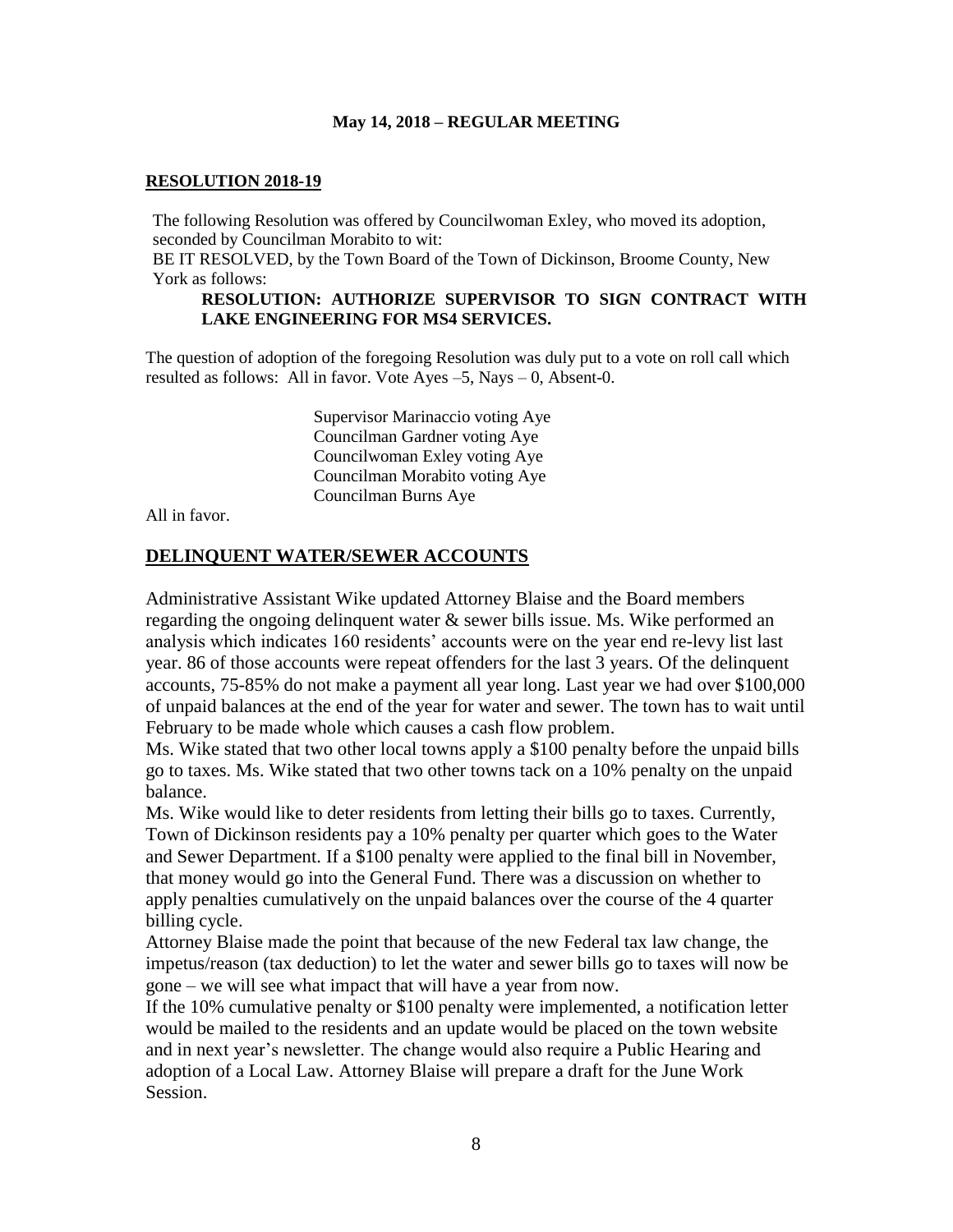## **PUBLIC WORKS – WATER & HIGHWAY DEPARTMENT**

- Public Works Commissioner Kie stated that Clean Up Day will be Saturday, May 19th from 8 am – 3 pm. At the Town Highway Garage.
- $\bullet$  Highway garage employees will be taking May 25<sup>th</sup> off.
- Ferndale Drive sewers have been completed restoration of the grass and patch and repaving will take place next week.

A request was made to purchase a John Deere zero turn mower at a cost of \$9,800. A motion was made by Councilman Gardner, seconded by Councilman Burns. All in favor.

## **PLANNING & ZONING BOARD**

Planning Board Chair David Wasser reported there will be no Planning Board meeting in May due to the fact there are no agenda items.

A Zoning Board Public Hearing will take place May  $22<sup>nd</sup>$  at 6 pm, with the purpose of considering a rehearing of a condition placed on the previous decision of the Zoning Board of Appeals. THAT THE PETITIONER, BOCES, be granted relief from a condition placed by the Zoning Board of Appeals on March 23, 2018. That condition was to place a fire hydrant on the same side of Glenwood Road in front of the proposed building located at 435 Glenwood Road, Binghamton, Broome County Tax Map Number 128.17-1-4.

## **CODE ENFORCEMENT**

Code Enforcement Officer Rafferty reported that the annual fire and safety inspection was done at the **ACHIEVE** facility on Sunset.

## **VISION INSURANCE PLAN**

Executive Assistant Beverly Wike and Councilwoman Exley asked for the Board's approval to add an accessory insurance policy to benefit the full time town employees' vision needs. The Davis plan would cost the town approximately \$400-\$500 annually. The cost to the employee would be \$6.00 per month for a single employee, \$10.89 per month for employee plus one, \$16.94 per month for employee plus family.

On a motion by Councilman Gardner and seconded by Councilwoman Exley to approve the vision insurance accessory policy. All in favor.

## **PUBLIC COMMENTS**

None heard.